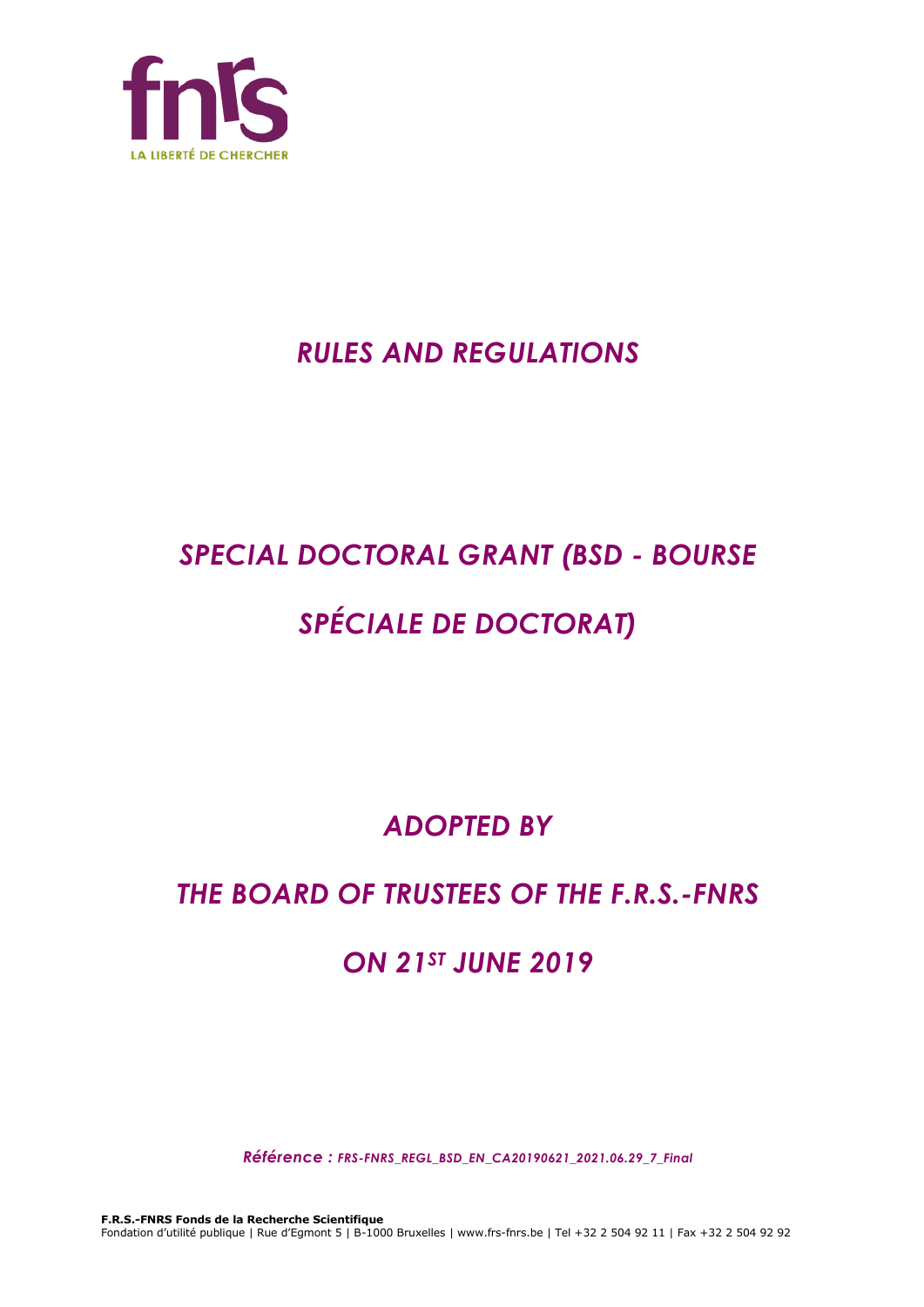## **TABLE OF CONTENTS**

| CHAPTER IV: RIGHTS AND OBLIGATIONS OF HOLDERS OF A SPECIAL DOCTORAL GRANT5 |  |
|----------------------------------------------------------------------------|--|
|                                                                            |  |
|                                                                            |  |
|                                                                            |  |
|                                                                            |  |
|                                                                            |  |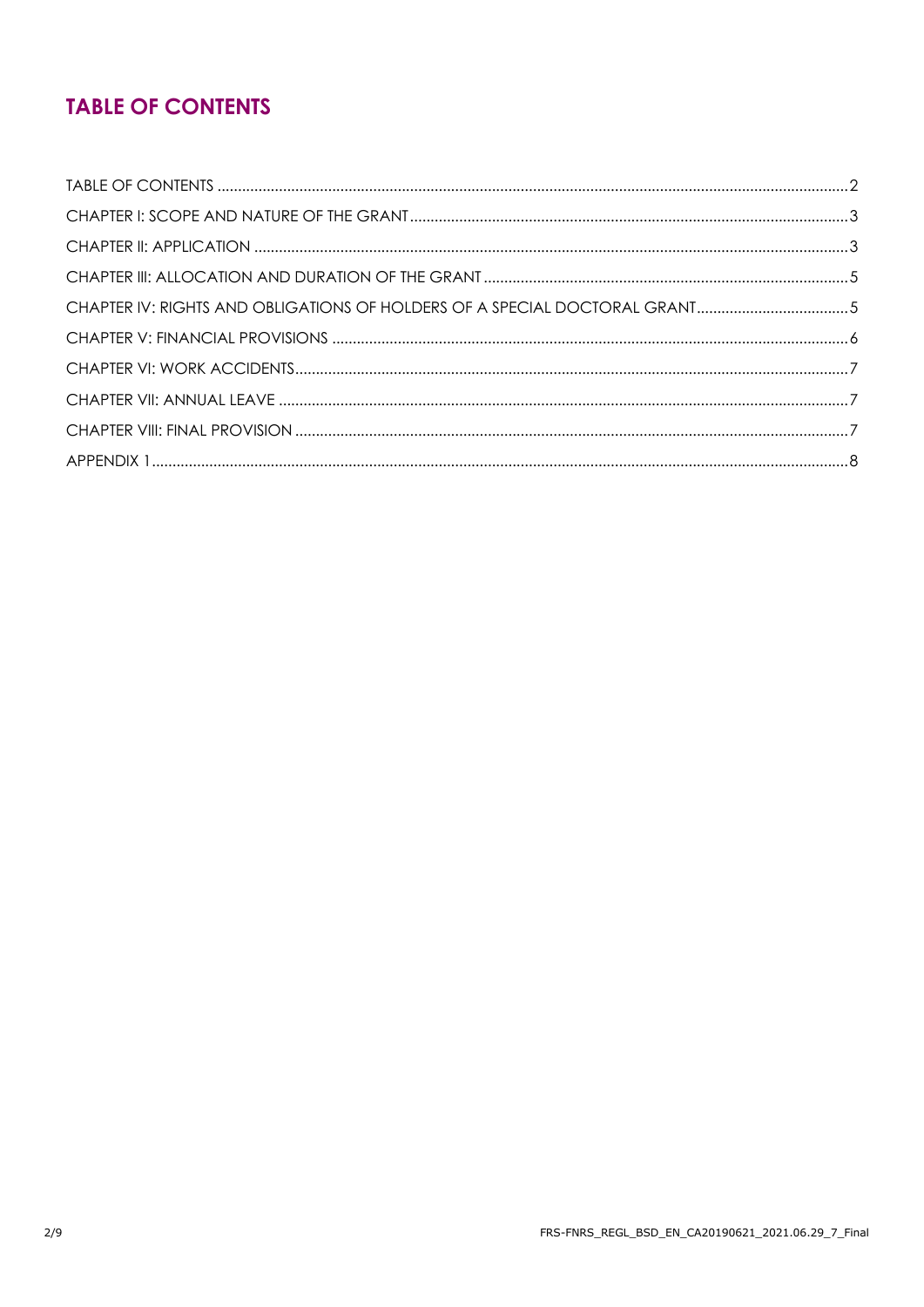## **CHAPTER I: SCOPE AND NATURE OF THE GRANT**

#### Article 1

The rules and regulations hereinafter are only applicable to holders of a Special Doctoral Grant (BSD) from the Fund for Scientific Research - FNRS (F.R.S. - FNRS).

BSD applications must be submitted under Grants and Fellowships Call of the Fund for Scientific Research - FNRS (F.R.S.-FNRS).

#### Article 2

Special Doctoral Grants (BSD) are intended for university graduates of the French-speaking Community of Belgium, teaching in secondary education, benefiting from employment stability and who may be granted a special leave without pay for one year, with the assurance that they will get their position back at the end of that leave, to enable them to complete a research work to obtain a degree of Doctor in a university of the French-speaking Community of Belgium under the supervision of a promoter and a postdoctoral co-promoter (if any) from one of the institutions listed in Appendix 1.

The promoter must meet the following conditions altogether:

- Be permanently appointed<sup>1</sup> to an academic or scientific position or on probation in that university.
- This appointment must have a final and conclusive assent from the competent body to legitimize this appointment in accordance with the Law or the university regulations by the time of the validation deadline set for the academic authorities (rectors) at the latest.
- This academic or scientific position must be effective by the time of the starting date of the grant, i.e., by 1st October of the year of the Grants and Fellowships Call concerned at the latest.

If the promoter of a BSD applicant who is appointed permanently accesses the legal age of retirement / becomes professor emeritus after the validation deadline set for the academic authorities (rectors) and before the end of the funding scheme in case of granting, the submission of the application shall be subject to prior approval by the Head of institution where the research will be carried out.

The promoter permanently appointed who will access the legal age of retirement / become professor emeritus by the validation deadline set for the academic authorities (rectors) is not eligible.

### **CHAPTER II: APPLICATION**

#### Article 3

Applicants to a Special Doctoral Grant must have reached the age of 28 years and may not be over 45 years of age by the grant starting date.

<sup>1</sup> *Research logisticians of rank A, as defined by the Royal Decree of 31st October 1953 fixing 'le statut des agrégés, des*  répétiteurs et des membres du personnel scientifique des universités de l'État', are not eligible as promoters of *doctoral grants.*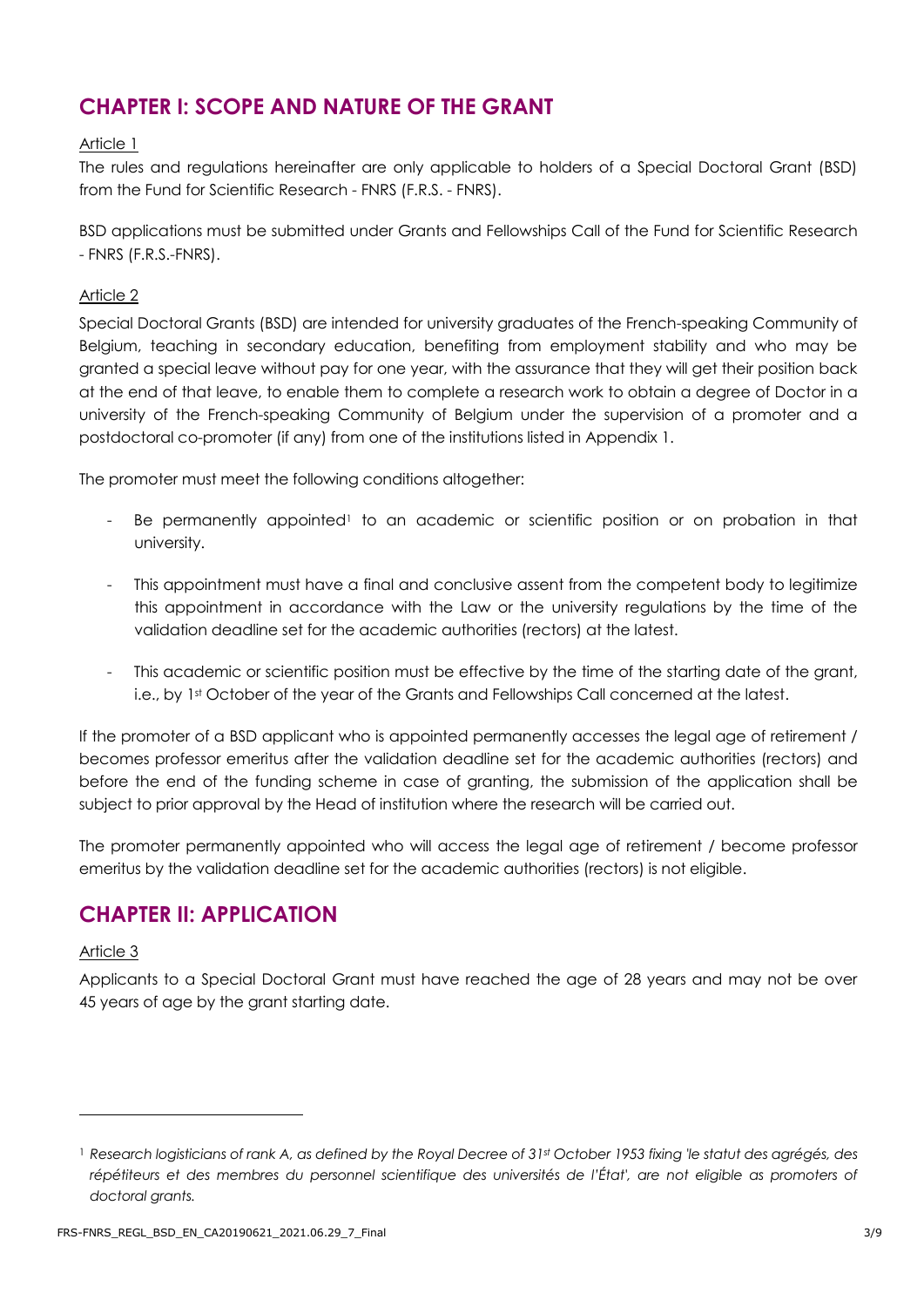#### Article 4

No applicant may apply more than three times for a Special Doctoral Grant. Researchers who have been granted a BSD Grant, regardless of its duration, can no longer apply for such grant.

#### Article 5

The Grants and Fellowships Call is opened once a year and is published on the F.R.S.-FNRS website.

The application can be submitted in French or in English. It must only be submitted on [e-space,](https://e-space.frs-fnrs.be/) the online platform dedicated to the calls for proposals

The F.R.S.-FNRS shall give applicants eligible to a Special Doctoral Grant (BSD) access to the electronic form. The Supervisory Panel (Thesis Advisory Committee) must complete a document which shall be attached to the electronic form. This document must be duly completed and signed and sent to the research unit (or Board of Education) of the university of the French-speaking Community of Belgium in order to be signed by the academic authorities. The latter must send the document to the F.R.S.-FNRS by 31st May of the year of the Grants and Fellowships Call concerned at the latest.

All applications are submitted to a procedure including three successive electronic validations on the dates that will be indicated when the call is published:

- a. The validation by the applicant: it accounts as a confirmation that the application file is complete.
- b. The validation by the promoter selected pursuant to article 2: the F.R.S.-FNRS transfers the application file to promoters so that they give their approval for the submitted research project and confirm the accuracy of the data provided by the applicant. The promoter may accept or refuse the application.
- c. The validation by the research administration (or Board of Education) of the university of the French-speaking Community of Belgium, to which the application file is transferred once promoters have given their consent. The academic authority may accept or refuse the application. The validation deadline set for the rectors puts a final end to the call for proposals.

Applications that have not been validated within the time-frame of the call cannot be taken into account.

A mini-guide specifies the validation dates as well as the documents which must be included in the application.

#### Article 6

When submitting their applications, applicants to a Special Doctoral Grant must provide acknowledgment from their promoter confirming that:

- a) The promoter undertakes the responsibility for the research studies in question and supervises the applicant within the Faculty where the applicant would like to carry out the Ph.D.;
- b) The research work has progressed enough and can therefore be achieved within a year on a fulltime basis;
- c) The applicant will be able to successfully complete the research unless s/he is not relieved from his/her assignments and duties.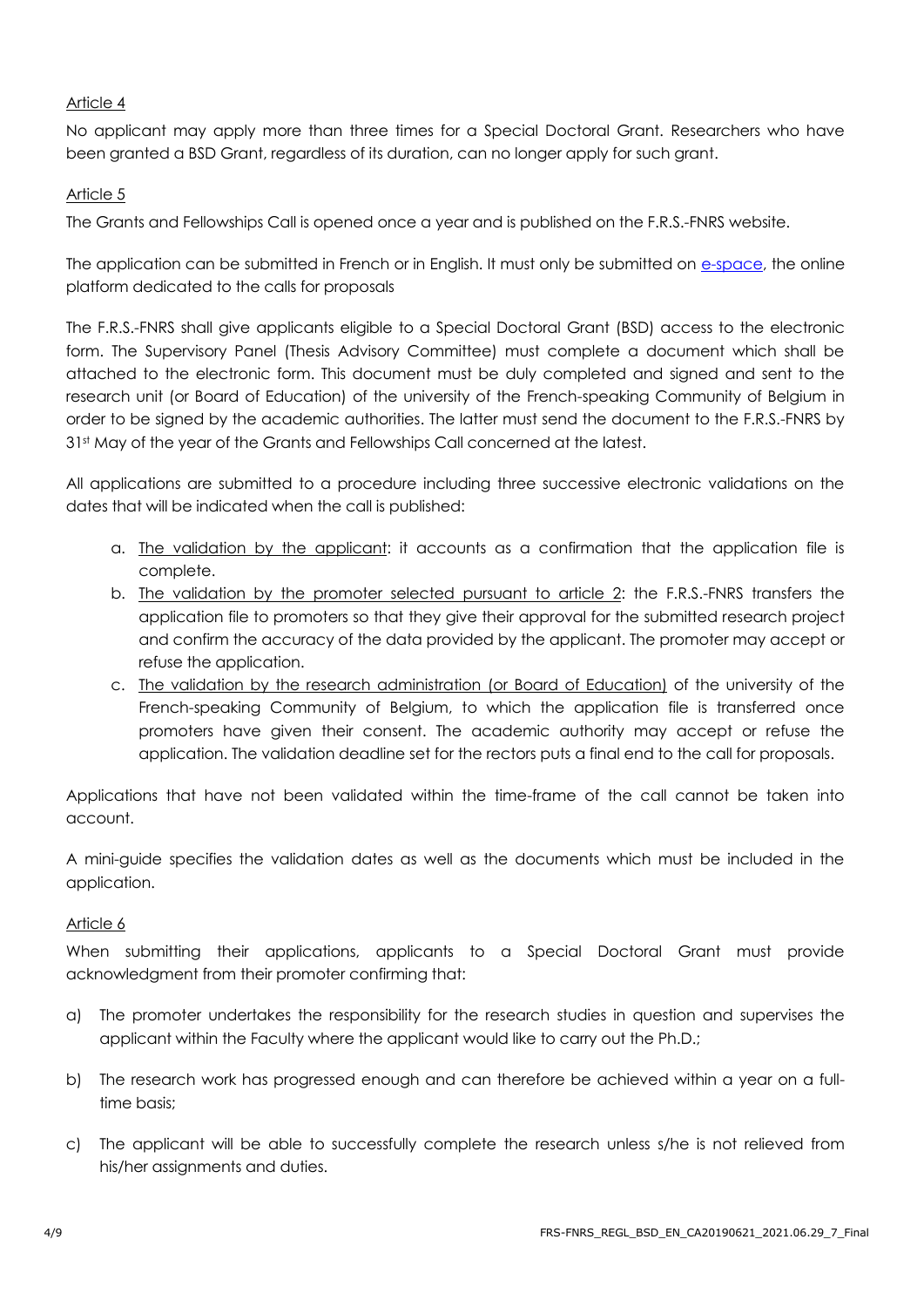## **CHAPTER III: ALLOCATION AND DURATION OF THE GRANT**

#### Article 7

The Board of Trustees of the F.R.S.-FNRS shall decide on the allocation of Special Doctoral Grant.

Applications for a Special Doctoral Grant are assessed by the Supervisory Panel (Thesis Advisory Committee) and allocated by the Board of Trustees of the F.R.S.-FNRS upon the positive recommendation of the Supervisory Panel (Thesis Advisory Committee).

#### Article 8

The Special Doctoral Grant may be allocated for one year, for the period starting on 1st September until 31st August of the following year.

## **CHAPTER IV: RIGHTS AND OBLIGATIONS OF HOLDERS OF A SPECIAL DOCTORAL GRANT**

#### Article 9

Any research project being funded must observe statutory provisions in force governing ethics.

#### Article 10

Beneficiaries of a Special Doctoral Grant are subordinated to the Board of Trustees of the F.R.S.-FNRS, which acts through its President and General Secretary. They pledge to respect the rules and regulations in force within the Fund.

They must respect the discipline enforced by the academic authority of the institution where they work and observe its rules and regulations. As grantees of the F.R.S.-FNRS, they are also required to adhere to the regulation on the property, protection and promotion of the results from the research carried out within the institution.

#### Article 11

Beneficiaries of a Special Doctoral Grant shall devote full time to the preparation of their doctoral thesis. Hence, they shall not accept any other duties or assignment and remuneration relating thereto for the whole duration of the grant.

#### Article 12

Holders of a Special Doctoral Grant shall not take on any teaching position.

They must obtain a doctoral training certificate or get exempted from it in accordance with the Decree of 7 November 2013 and the specific provisions enacted in the doctoral regulations in force within the hosting institution.

#### Article 13

It is not allowed to combine any other financial compensation, remuneration or grant with the Special Doctoral Grant. However, the F.R.S.-FNRS may, upon request of the beneficiaries, authorise them to receive full or part of the allowances that they may be entitled to have to study abroad.

Holders of a Special Doctoral Grant may not bear the title of *Assistant, Premier assistant, Chef de travaux,*  or *Chargé de cours*, unless special authorisation has been obtained from the Bureau.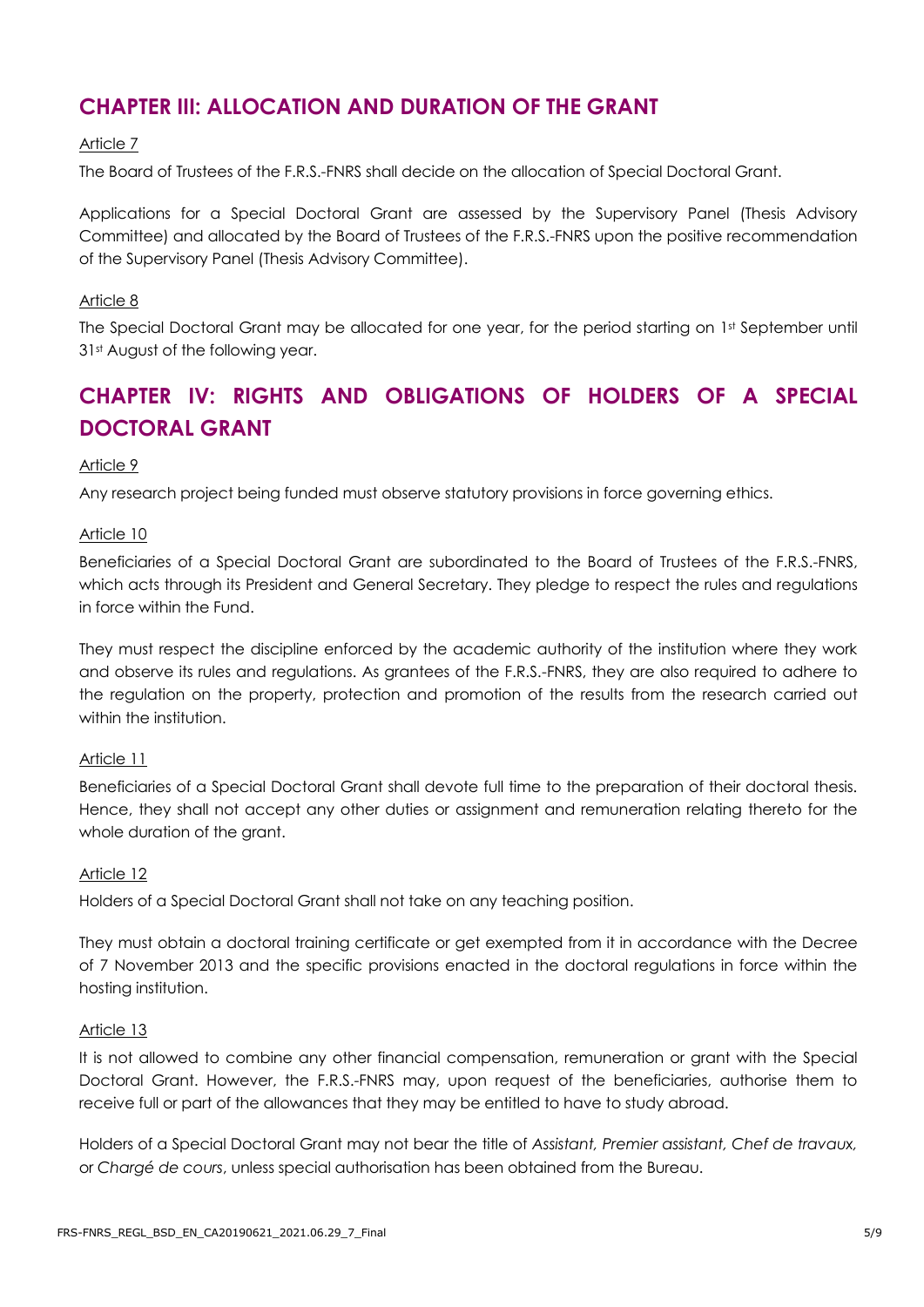#### Article 14

Holders of a Special Doctoral Grant shall mention in their publications, papers and reprinted/e-print alike that they have been granted a F.R.S.-FNRS grant.

#### Article 15

Holders of a Special Doctoral Grant who wish to study or pursue their research abroad must give prior notice to the F.R.S.-FNRS on their personal e[-space](https://e-space.frs-fnrs.be/) page at least 15 days before the actual date of departure.

For any stay, a prior agreement of the promoter must be sent to the F.R.S.-FNRS and uploaded on espace.

In case of a long-term stay (90 days and more), an agreement of the Head of the institution where the holder of a Special Doctoral Grant carries out their research must also be submitted to the F.R.S.-FNRS on e-space by the institution.

#### Article 16

Any change regarding the civil status, the family responsibility, the domicile or residence must be reported by the holder of a Special Doctoral Grant on their personal e[-space](https://e-space.frs-fnrs.be/) page, as soon as possible.

#### Article 17

Holders of a Special Doctoral Grant shall inform the F.R.S.-FNRS of any interruption or suspension of their scientific activities as soon as they can and for any reason whatsoever.

#### Article 18

In case of illness or personal accident, a medical certificate attesting the starting date and the duration or extension of a period of professional incapacity must be submitted to the F.R.S.-FNRS within 48 hours following the beginning of the incapacity period. The promoter shall send a copy of the medical certificate to the relevant department of the institution where the grantee carries out their research.

#### Article 19

In case of work accident, the administrative staff of the F.R.S.-FNRS must be informed within 24 hours, by phone if necessary. The declaration of accident as well as the medical certificate reporting the accident must be sent to the Fund. The health department of the institution where the grantee carries out their research must be informed as well.

### **CHAPTER V: FINANCIAL PROVISIONS**

#### Article 20

The grant amount is equal to net amount of the latest working income. As for beneficiaries appointed to their posts, this amount is limited to a full-time salary.

#### Article 21

The Special Doctoral Grant is exempt from tax on income in accordance with a decision from the Direct Tax Department. The grant beneficiary is nonetheless subject to the employee social security scheme.

#### Article 22

Grantees shall receive a monthly grant payable in arrears and transferred to a bank account, opened at a Belgian financial institution.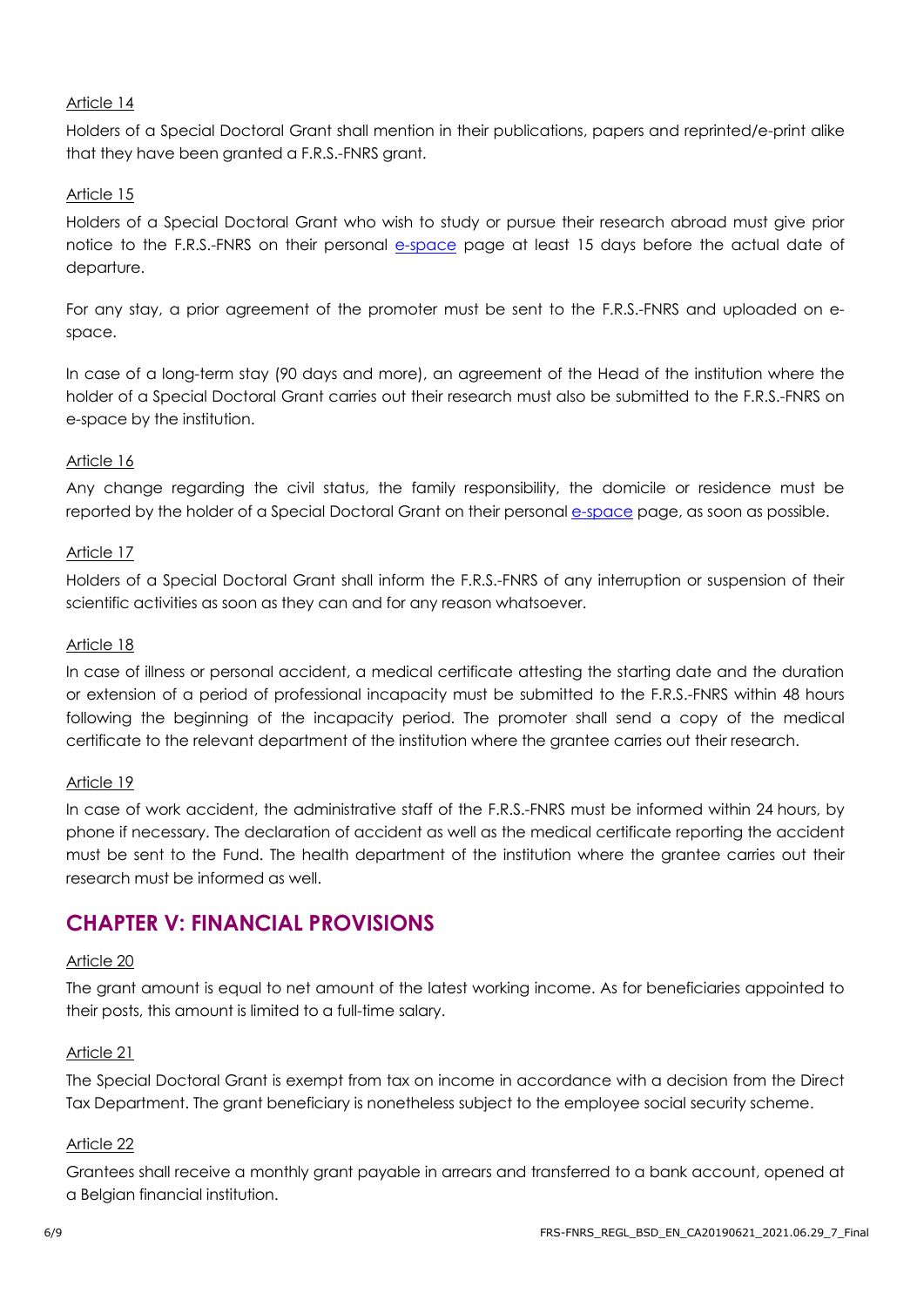Any change of bank account number must be reported online by the fellowship holder on their personal e[-space](https://e-space.frs-fnrs.be/) page.

## **CHAPTER VI: WORK ACCIDENTS**

#### Article 23

Holders of a Special Doctoral Grant are covered by an insurance contract as required by the law. This contract covers ordinary work risks during seminars or in laboratory as well as risks of accidents occurring on their way to work.

It also covers the risks incurred during temporary missions in Belgium and abroad. Holders of a Special Doctoral Grant may travel by any common transportation (sea, air or road transport) authorised for people transportation, inasmuch as they are not members of the crew.

### **CHAPTER VII: ANNUAL LEAVE**

#### Article 24

The duration of the annual leave is equivalent to the calendar fixed in the hosting institution's rules of procedure. Periods of time are set by mutual agreement with the promoter. Beneficiaries of a Special Doctoral Grant shall inform the F.R.S.-FNRS secretariat of their holiday dates.

The holiday bonus calculated according to the salary received in June is paid during the month of May.

## **CHAPTER VIII: FINAL PROVISION**

#### Article 25

The Special Doctoral Grant does not provide for any cause for suspension.

#### Article 26

Holders of Special Doctoral Grant may terminate their grant agreement at any time. They shall give a written notice of their decision to the F.R.S.-FNRS, their promoter and the head of the institution where they have carried out their research programme.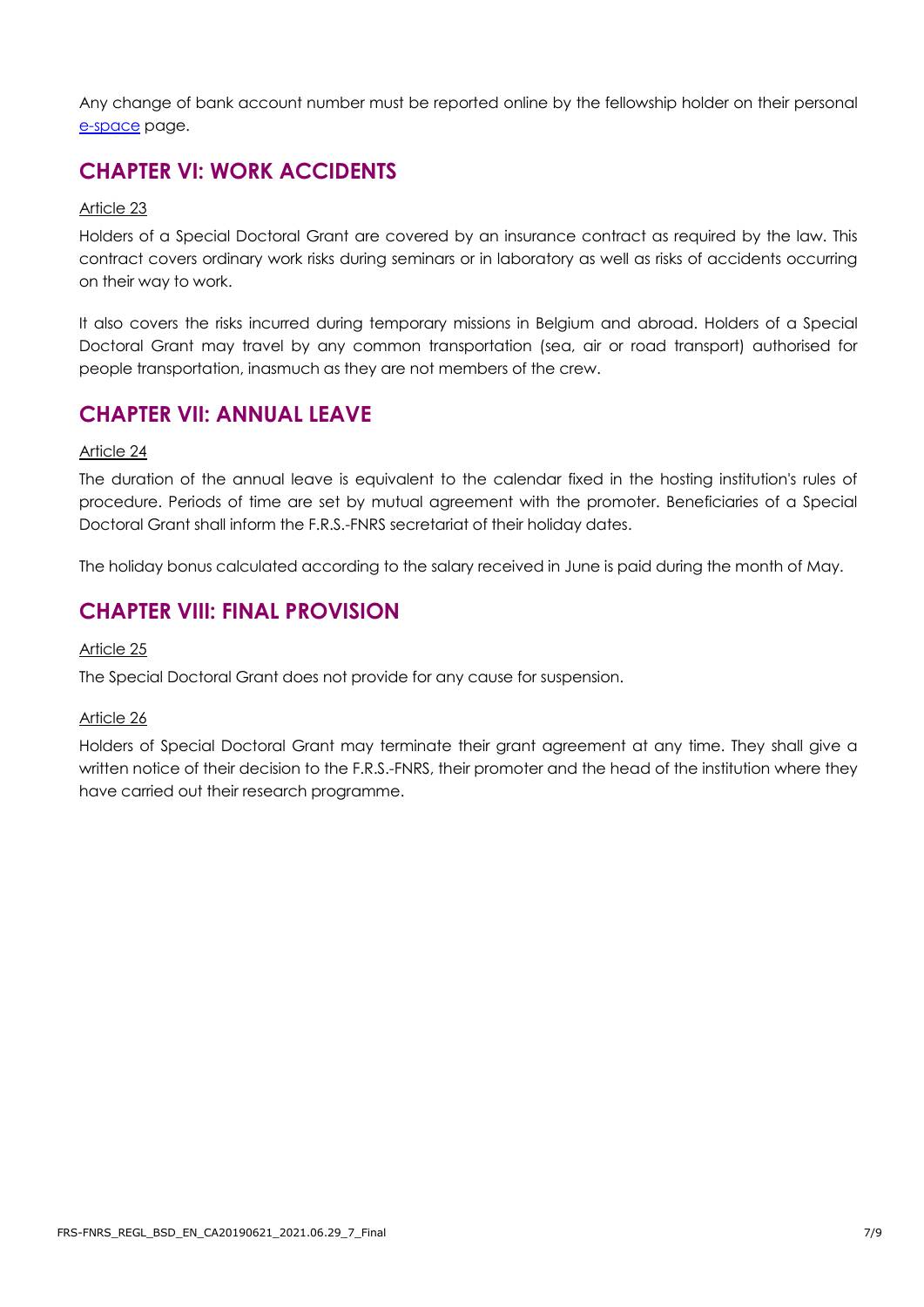## **APPENDIX 1**

Relevant institutions for the co-promoter

BSD instrument

Grants and Fellowships Call